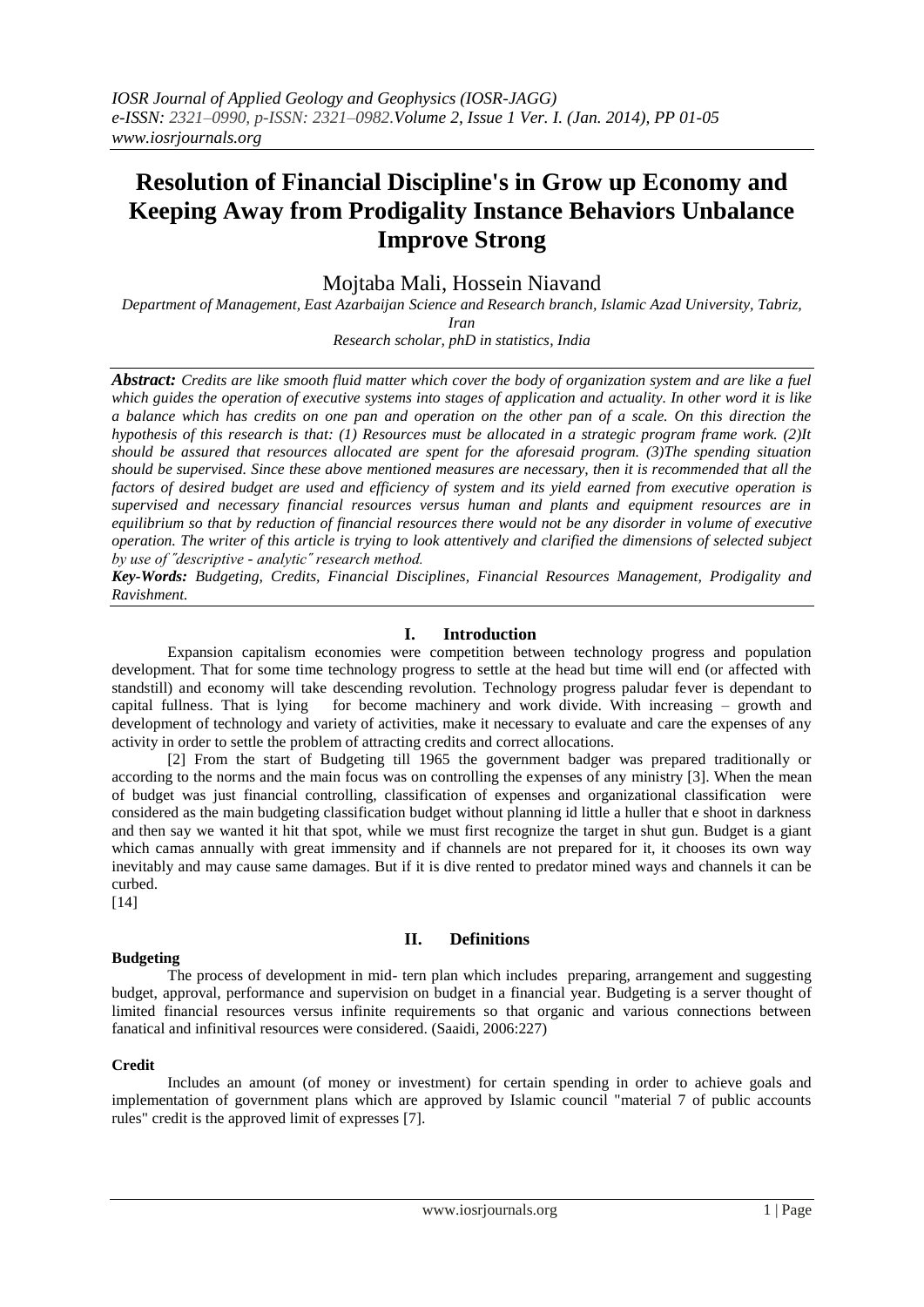#### **Performing ape rations**

It means current activities and reconstructive projects of implementing systems which are determined in annual program. "Joint 1 of material 1 of plan and budget rules approved in 1973" is collection duties which are given to implementing organization (system) bused an duty's describe.

A group of duties which are given to implementing system and it's credits are met by general government budget.

Implementation of duties and administrative operations are given to implanting organization by means of rules and can be based upon approvals of ministry cabinet or economic council or approvals of an efficient author. (Farzib, 2001:449).

#### **Budgeting**

Estimation of operations volume id in existing state to convert to credits by avoiding priorities.

The process of decision mulling and allocation of required resources in order to achieve goats in an organization. The process of activity to provide budgets in an organization is called "Budgeting". (Saaidi, 2006:227)

#### **Budget and management**

The main definition which is made for management is: management includes appropriate and efficient application of material financial and human resources in order to achieve predetermined goals. [6] Organization

Organization may were industrial and produce company – private commercial company - government ministrysport and club receptive – out public utility Institute – ungorer – nment – university – unit of army or Islamic banks. [15]

Public Expenditure Management Handbook [17]. This was influential in developing a broader view of the budget process, stressing the importance of understanding the links between policy, planning and budgeting for an effective PEM1 system.

Aid and Public Expenditure: A Guide [13]. This working paper is closely based on the relevant chapter of the DFID Economists' Manual. It outlines the basic elements of the budget process, and deals with the specific issues relating to donor agencies providing direct support to public expenditures.

Understanding and reforming public expenditure management: Guidelines for DFID [4]. This document provides a more concise presentation of the budget process and related elements of a public expenditure management system. It places greater emphasis on a framework for diagnosis of problems in Public Expenditure Management (PEM), and how that analysis can be translated into the design of systemic reform.

A Guide to Budget Work for NGOs [10]. In contrast to the three documents above, which all address primarily donor agency staff and consultants, this guide addresses civil society actors wishing to engage in 'applied budget work', for the purposes of strengthening the social and poverty reduction content of budgets and related policy frameworks.

# **III. Budget and process of management**

Control mainly is for that credits not to be wasted or spent illegally or in an extravagant manner. [1] Formal accounting and budget shills can be used in order to direct spending budget into ways which are prescribed by people and legislations.

Inspectors can prevent these employees who are willing to embezzle government facilities. Governments found also must be spent efficiently and legal. [2]

# **IV. View point. Budget and credits system**

"Budget and credit" system is designed for those organizations whose financial performances are based on standard method of announcement, allocation and commitment of budget. In such a system which acts in close relation with "financial accounting" the budget structure of stanzas of the organization is defined beside the structure of system's "financial accounted and each of the stanzas of the budget is allocated to an account of "financial accounting"." Budget and credit" system acts in a way which includes the whole circle of budget from approval till allocation and commitment and spending of budget in relaxed unit. Relation with "financial accounting" system leads to exchange of information between two system .In such a way the recorded

-

<sup>1</sup> - Public Expenditure Management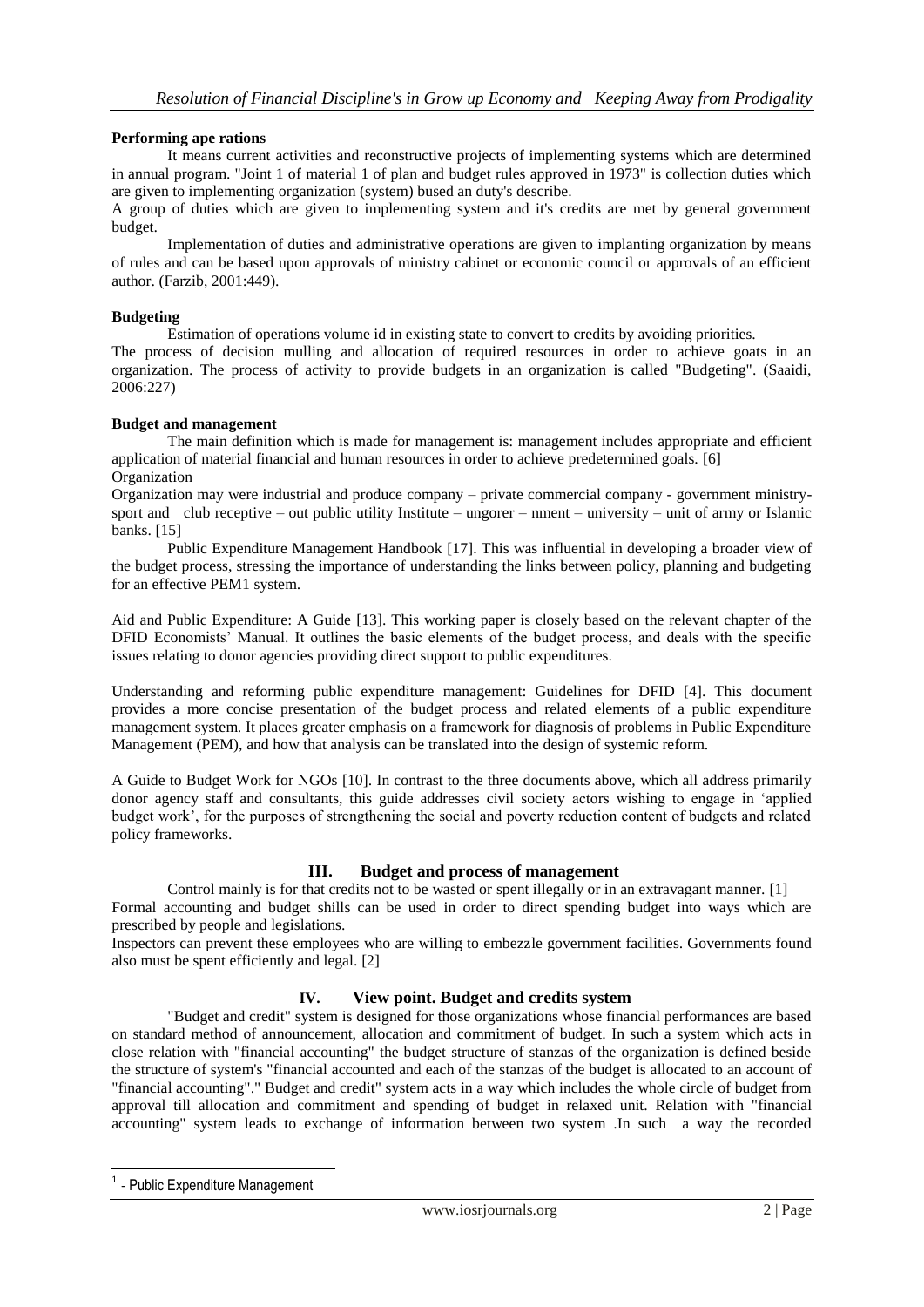accounting documents about budget accounting enter into "budget and credits" system and after being confirmed by related body are recorded in budget notebooks.

#### **V. Budgeting short comes**

1. Budget does not indicate policies of organization and in general depended on financial statistics for a period of 12 month.

2. The basic factor in values production of a organization like spiritual investment and efficient factors of the organization and operational processes and in general invisible possessions and their role in income producing of the company are not considered (in budgeting). It can be said such factors perform 50% to 90% of values of many companies.

3. The main role of textual budget is to determine rates and a certain limits for development and quality and minimum for expenses in order words, budget is a tool for controlling goals and predetermined operational and financial plans in same cases in contrast with increasing competitive current situation.

4. In same conditions and countries with a high rate of inflations, budget figures lose their meaning and credits as a tool of evaluation. Rapid changes in plans and activities have similar effects on efficiency of budget.

5. Operational budget are provided based on past periodical figure and adding a percentage for future periods. Evaluation and a controlling is also practically on the basis of predetermined figures.(without paying the attention to creativity and potential for conductive architectures).

6. In providing budget usually the tendency is toward figures and budget making so that the results of activities and level of performance are estimated lower than achieving and the required resources are predicted more than reasonable, so in many cases unjust rewards are given with making comparison between real cast and false budget statistics. [5]

# **VI. Management principles**

Customers: concentration on increasing the number of customers and development the relations with them, instead of determining sailing limits t customers.

Answer shit: forming work teams which are responsible to the results of their own operation and performances instead of response according to dictating goals in an organization pyramid.

Measure of performance: making comparison with rivals in neither marker nor internal measure.

Creativity: freedom and creativity of teams instead of controlling them in predetermined goals.

Leadership: basic leadership with main goal of creating values instead of using constant budget and inflexible rules and prescriptions.

Information's: using information's jointly instead of making limitation for a special to access information.

# **VII. Principles of processes**

Cools: appointment of ambitious goals with continued improving performance instead of appointing contact annual goals.

Rewards: paying rewards based on collective and common success related to comparison of performances instead of achieving the constant annual goals.

Planning: to convert planning to a continued process not on annual event.

Controls: to control based on key performing indicators instead of using difference of constant goals and plans.

Resources: to allocate resources based on requirements instead of allocating resources in annual budget's frame work.

Conditions: Active and everlasting coordination between organization's component.

Extra budgeting does not mean a new tool or skill but a management's philosophy based on principles taken from real experience of a searching and flexible organization's which provides the possibility and authority of running united(of organization) with maximum of confusing. [5]

Fight against financial corruption after occurrence

Although this everlasting motto which says "prevention is better than treatment" is a nice motto, but in some cases preventions cannot play any positive role and also supervisions on the time of operations is not efficient. In such cases according to the sayings of Islamic Republic's supreme leader the justice's strike must be hit to offenders of laws with administrative and punishment guarantees. In this section of ruling system of our country, thanks to goal, there are various rules and provisions which are related to the stage after occurrences of offense. [12]

Strategies economy expansion apply by exp aning countries (from 1960 until 1980) can point to this cases

Monetary strategies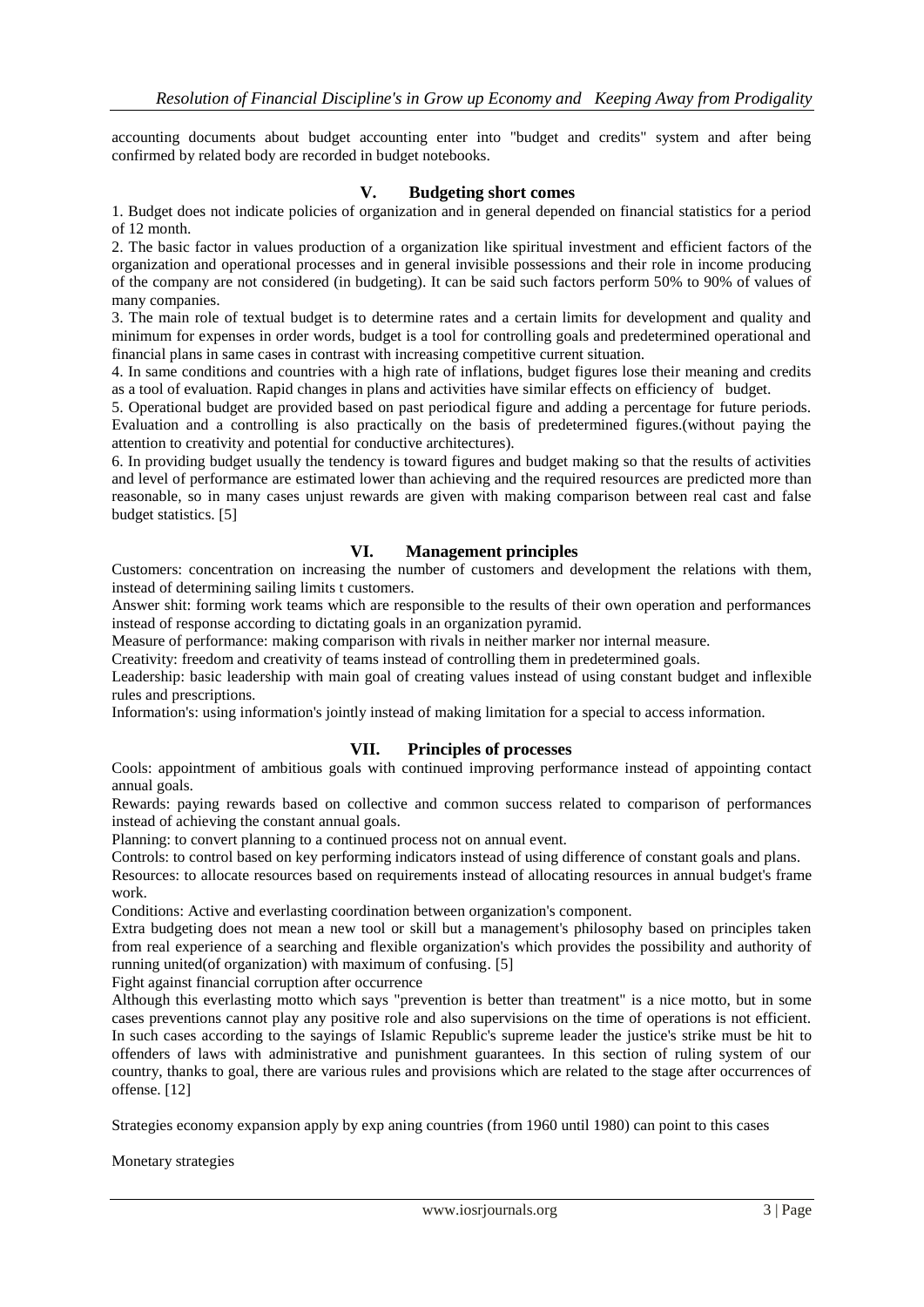This strategy promotion marked signs is concentrated guidance for well being reference allocation. Almost in act this strategy applies during critical term.

#### **VIII. Free – economy strategy**

This strategy have view to foreign and is some of exist monetary strategy but not of all them . this strategy also is for reference. [11]

#### **IX. Conclusion**

Wasting or ravishment and dissipation are considered as unbalanced behaviors. Wasting is to spend something on its position an but more them usual and needed amounts and dissipation is to spend something nor in its position but in a case which is not necessary, since efficient using in dimension of best allocation and in dimension of consumption of resources are considered as two behaviors toward equilibrium, therefore paying attentions to wasting and dissipation seem. Very necessary, because these two behaviors lead to wasting of resources including natural financial and human resources. Wasting: and dissipation can be investigated in dimensions of little and huge quantities. In level of little quantities, unnecessary extravagancy and over using of water and energy, material need, paper which are in the circle of current consumptions are among the main example of wasting. But in level of hugs quantities, wasting mean inappropriate allocation of financial, resources for projects and urgent plans. The officials of management and planning organization of the country which are responsible. For arrangement and allocation of budget must invest how resources should be allocated and consumed. Also, It must be noticed that in: pending resources. Saving must be observed. The fallowing measurements are necessary in this respect.

1. Resources must be allocated in strategic and purposeful programs.

2. It must be assured that allocated resources are used for related program according to priorities.

3. Ways of spending must be taken under supervision and control.

In first stage which pays: attention to the necessary of best allocation is among the responsibilities of countries management a planning organization. In this stage there must he attempt to make priorities for requirements and credits are allocated according to the real need of organization.

The second please which is related to taking best advantages of allocated resources is among the responsibilities of state administrative organization and also organization which are given responsibilities to have continual supervision on

Credits are spent according to real needs and arms and 2. allocated credits are spent toward real needs and by means of most efficient methods[9]. Therefore if "the budget and credit" system is inaugurated in an organization leads to the fulfillment of goals listed below.

- Facility in prediction of budget for future year.
- Clearness of budget relaters with units of organizations.
- The possibility of connection and taking online report from independent and dependent units of organization.
- Exchange of information with "fanatical accounting" and prevention of re-doing.
- Creation of militarized budget office and various statistical controlling reports.
- To have control on spending budget of units and related branches and also budget controlling in state account in economic dimension is important for following reasons.
- Improvement of given service to people.
- Taking the best advantages of resources and existent potentialities.
- Providing conditions to standardize state-run organization's services.
- To increase motivation of employees and managers and granting needed authorities to them.

Replacing controlling the result of activities instead of controlling the stage of doing the job.

The operations of organization are efficient and economic provided that they lend to the production of goods or presentation of expected and useful services, because if there is no request for best efficient manufacturer, he has to end its activities. Deposit of this fact, most of state-run companies still work, and the basis of this principle how to do the apparition instead of insisting on appointment type and reason of the apparition.

#### **References**

- [1] Anderson J, *Public Policymaking*, Boston, New York: Houghton Mifflin Company, 1994, p167.
- Aronson R, Public Finance, New York: McGraw-Hill Company, 1985, 251.
- [3] Cento Central Treaty Organization. *Budget Administration*, agency For International Development, Tehran: Ankara Central Treaty Organization, 1973, 6(2): 7-9, p68.
- [4] DFID. *Understanding and Reforming Public Expenditure Management*: Guidelines for DFID, Version 1, 2001.
- [5] Fakhrian A, Farewell *Budget, Tehran*: Hesabdar Publications, 2006.149(1): 1-4, p146.
- [6] Farejvand E. *Return Of Arrangement Till Central Of Budget*, The Tenth Edition, Tehran: Foruzesh Publications, 1973 p177.
- [7] Farzib A, *Stare Budget In Iran, Tehran*: The Tenth Edition Publications Of Center For State Management's, 2001, p449.
- [8] Hemmati A, Operational *Planning*, Tehran: Publication Of Assistance Of Education And Planning Budget, 2007, p 2.